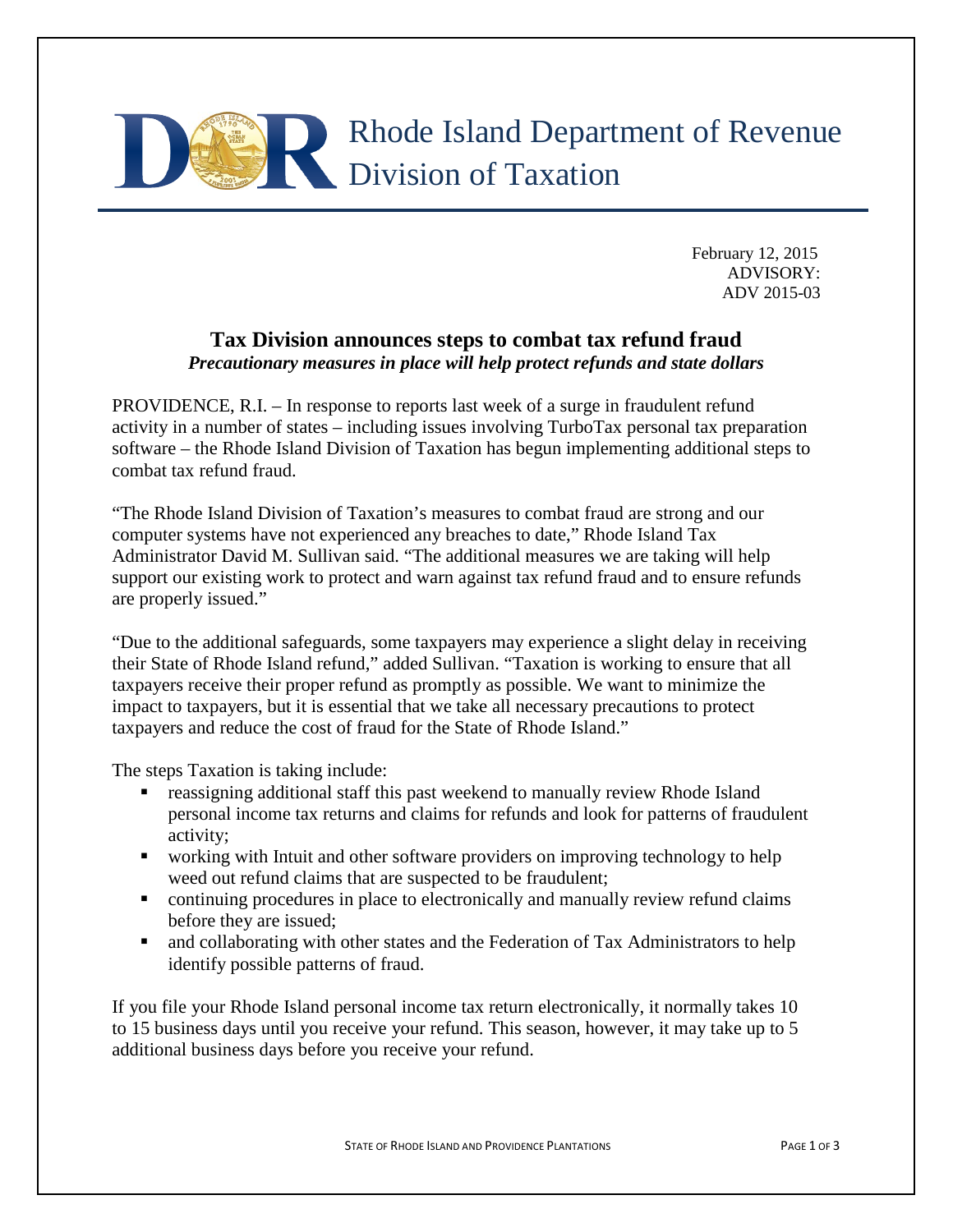If you file your return on paper, it normally takes four to six weeks until you receive your refund. This season, however, it may take an additional week.

Taxpayers can use the Rhode Island Division of Taxation's ["Where's My Refund?" online](https://www.ri.gov/taxation/refund/)  [tool](https://www.ri.gov/taxation/refund/) to check on the status of their refunds.

## **Filing season guidance**

Taxation offered the following guidance to taxpayers regarding the Rhode Island personal income tax for tax year 2014:

- If you have filed your return and received your refund already, you should be all set.
- If you have filed your return and your refund is in process, please be patient while Taxation reviews your return. Your refund will be disbursed as soon as possible.
- If you have not filed your return yet, you are using widely available tax preparation software that is intended for personal use, and you have questions, please contact your software provider. (Intuit's toll-free number for this purpose is 1-800-944-8596.)

Taxation urges taxpayers and preparers to electronically file their state income tax returns. Efiling continues to be the safest and most effective way to file your return and get your refund. It cuts down on errors, saves taxpayers in postage costs, and saves the Division of Taxation – and, therefore, all taxpayers – money in processing and storage costs.

## **Using professional preparers**

Taxation also recommends that taxpayers consider using a professional to prepare their Rhode Island personal income tax returns:

- The IRS last week launched a new, online public directory of tax return preparers. The searchable directory is intended to help taxpayers find a tax professional with credentials and select qualifications to help them prepare their tax returns. (To use the directory, click [here.](http://www.irs.gov/uac/Newsroom/IRS-Launches-Directory-of-Federal-Tax-Return-Preparers))
- The IRS also has information on how to choose a tax professional. (Click [here](http://www.irs.gov/Tax-Professionals/Choosing-a-Tax-Professional) for details.)
- Free tax help is available to those who qualify. (Click [here](http://www.irs.gov/uac/Newsroom/Free-Tax-Help-Available-Nationwide-2015) for details.)

## **Steps that taxpayers can take to prevent identity theft**

There are steps that you can take to avoid identity theft in the first place. If you suspect that your identity has been stolen, take prompt action by alerting the IRS and Taxation:

- Complete and submit the ["IRS Identity Theft Affidavit"](http://www.irs.gov/pub/irs-pdf/f14039.pdf) (Form 14039).
- Call the Rhode Island Division of Taxation to make a report (you may also submit a copy of the ["IRS Identity Theft Affidavit"](http://www.irs.gov/pub/irs-pdf/f14039.pdf) to the Division of Taxation). Call (401) 574-8829 and select Option 3, or write: Rhode Island Division of Taxation, Personal Income Tax Section, One Capitol Hill, Providence, R.I. 02908.

If the IRS or Taxation discovers that someone has already filed for a tax refund in your name, you will be notified by letter. Please respond immediately, following the instructions